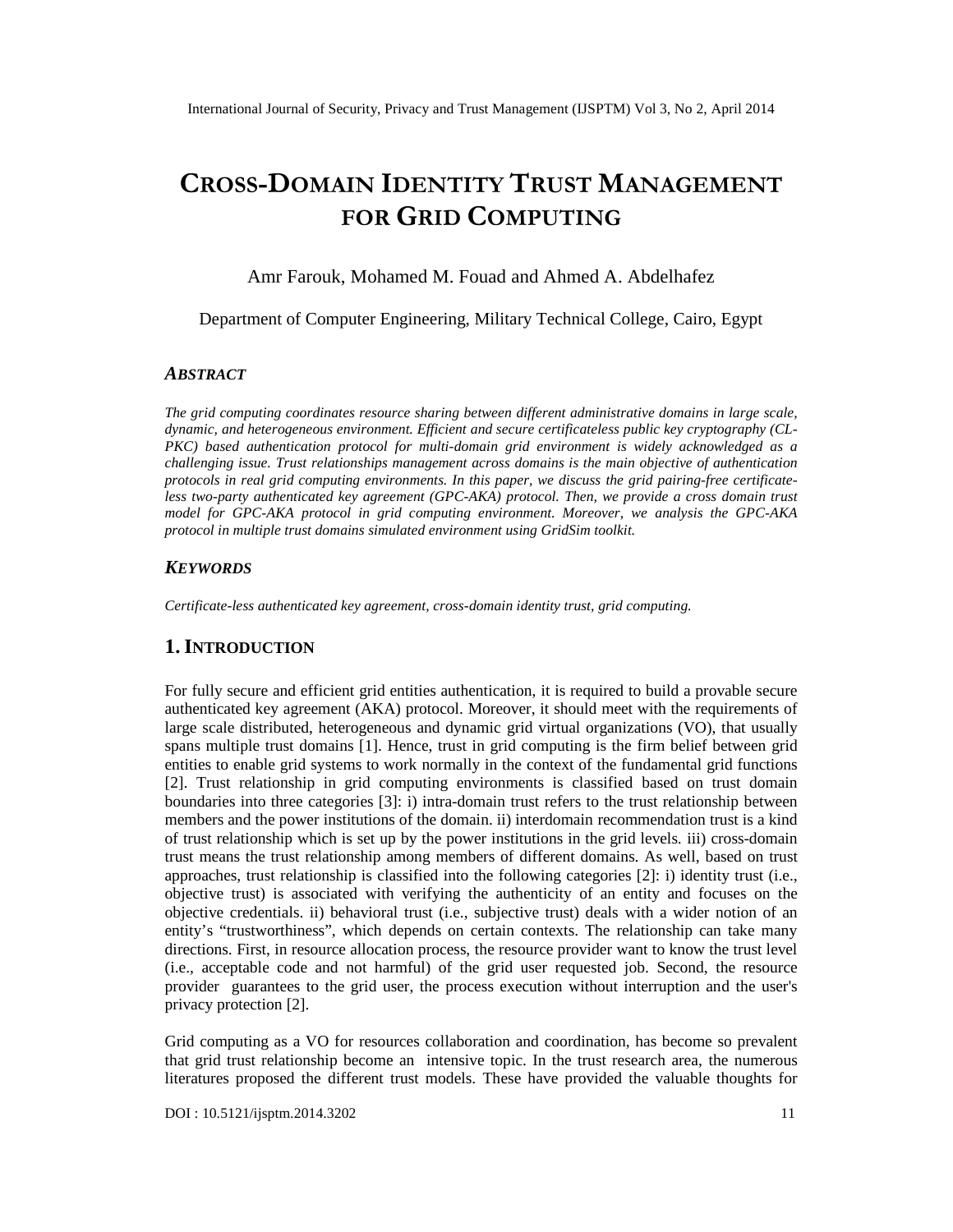trust research in the grid environment. As different management domains take different security policies to mange intra-domain security in the grid, it's difficult to form an overall management strategy among different domains [3]. In order to build trust relations between entities and different trust domains, we give the ring framework of objective trust model. Ring topology has no root KGC, so no single point of trust. This approach construct a global trust infrastructure composed of group of trust authorities (i.e., KGCs) without the hierarchy level limitation, so it has a scalability advantage. A objective trust modeling method suitable in grid environment is proposed based on the characteristics of grid computing and the features of objective trust.

This paper addresses trust management issues in grid computing and analyses some relevant cross-domain scenarios. Then it derives main requirements in terms of cross authentication. We discuss the efficient GPC-AKA protocol based on GDH complexity problem. As well, we propose a cross-domain grid trust model based on GPC-AKA protocol. In addition, we design and implement a simulation of the proposed grid trust model based on a world wide grid testbed. The testbed is composed of multiple organizations, each have its own KGC, and concerned to build a trust relationships with the others. Furthermore, we analyses the performance of cross-domain GPC-AKA protocol in complex simulated scenarios.

The rest of this paper is organized as follows. Trust in grid computing is described in Section II. The grid pairing-free CLAKA protocol is presented in Section III. Section IV shows the proposed Grid trust management model based on GPC-AKA protocol. Simulation experiment of crossdomain GPC-AKA using GridSim is introduced in Section V. Finally, Section VII provides our research conclusions.

# **2. TRUST IN GRID COMPUTING**

Recently, trust has been recognized as an important factor for grid computing security. Several interesting trust models have been proposed for integration into the Grid computing systems [4]– [7]. However, we have found that theses trust models specialize in applying trust for enhancement of resource allocation functions of a grid system; also the trust mechanisms are mainly based on behavioral methods, which is not scalable nor efficient.

A grid computing environment is a virtual organization (VO) that is composed of several autonomous domains in which different security policies are applied. The grid computing environment features are [8]: The user population and resource pool (e.g., quantity, location) are large and dynamic. A computation is composed of a dynamic group of processes (i.e., created and destroyed dynamically during program execution) running on different resources and sites. The pre-trust relationships establishment between different grid sites is impractical due to the dynamic nature of the grid computing environment [8].

The trust management is a distinct and crucial component of grid services security. Aspects of the trust management problem include formulating security policies and security credentials, determining whether particular sets of credentials satisfy the relevant policies, and deferring trust to third parties.

First, security policy, is a set of rules that define the grid users (i.e., security subjects), grid resources (i.e., security objects) and relationships among them [8]. Resources may require different local policies (e.g., authentication and authorization mechanisms), that apply at the different sites, which we will have limited ability to change. Authentication is the first line of defence in the grid security policy that provides mapping from local security policies into a global framework [8].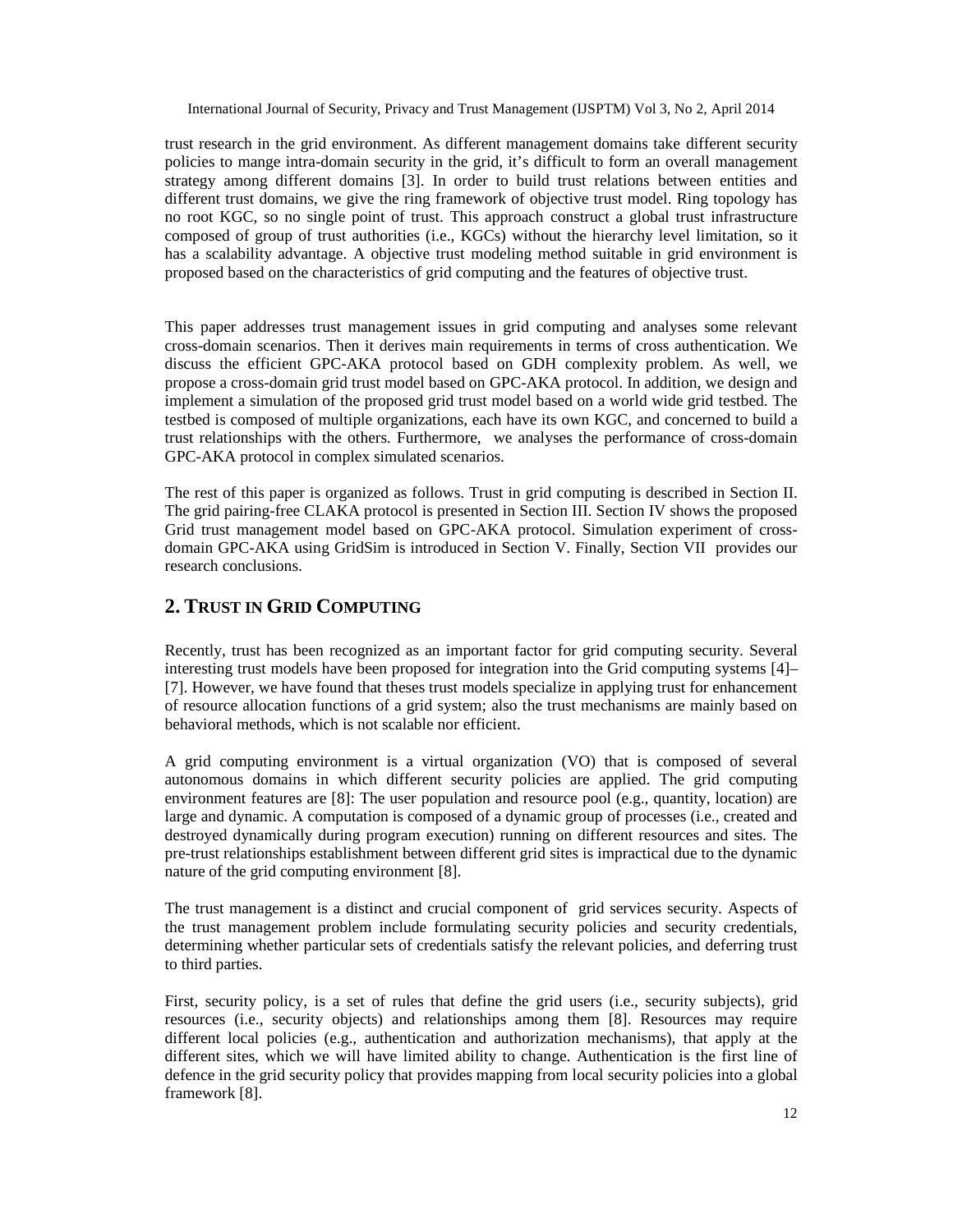Second, security credential can be defined as a piece of information that is used to prove the identity of a subject [8]. Federation of identities when grid entities have different identities and/ or credentials in different security domains. Identity federation is a set of organizations that establish trust relationships with respect to the federated identity information. Identity federation technology (e.g., Shibboleth) enables that no need for direct trust relationship between users and accessed domains. However, the identity server store the individual credentials securely, the main challenge is to protect the user's privacy.

Third, trust domain can be defined as a logical, administrative structure that holds a single, consistent local security policy [8]. In this study, we will focus on the third point which is grid trust relationships using grid authentication protocol.

We can solve grid trust management problems using grid authentication protocols based on identity that distinguishes a distinct user, process or resource within the context of a specific namespace. Identity Authentication: proving as association between an entity and an identifier. Attribute Authentication: proving as association between an entity and an attribute.

We will use the proposed GPC-AKA protocol based on the general grid security architecture of Foster et. al. [8]. Our approach to trust management is based on the following general principles: unified mechanism, flexibility, locality of control and separation of mechanism from policy.

## **3. EFFICIENT AND SECURE GRID PAIRING-FREE CL-AKA**

Wang et. al. [9] present the first grid certificate-less authentication based on certificate-less public key cryptography (CL-PKC), that is a kind of cryptography between certificate based and identity-based PKC. The bilinear pairing is then considered as an expensive cryptography primitive. Therefore, a number of pairing-free CL-AKA protocols, have been proposed to improve efficiency. These protocols, either have a security issues or are not efficient to be practical implemented in real environments.

We focus on the more recent efficient pairing-free CL-AKA protocol, as formal prove the protocol security to be suitable for practical grids. Recently, Amr et. al. [10] proposed an efficient and provable secure grid pairing-free certificate-less two-party authenticated key agreement (GPC-AKA) protocol. The GPC-AKA protocol uses a user proxy (UP) and resource proxy (RP) to support the grid single sign on (SSO) and frequent mutual authentication requests [8].

GPC-AKA protocol requires 3 elliptic curve point multiplications, 5 elliptic curve point additions, 2 hashing functions, and 2 message exchanges. The proposed Pairing-free certificate-less two party authenticated key agreement for grid (GPC-AKA) is introduced into two phases, as illustrated in Fig. 1 and Fig. 2, respectively.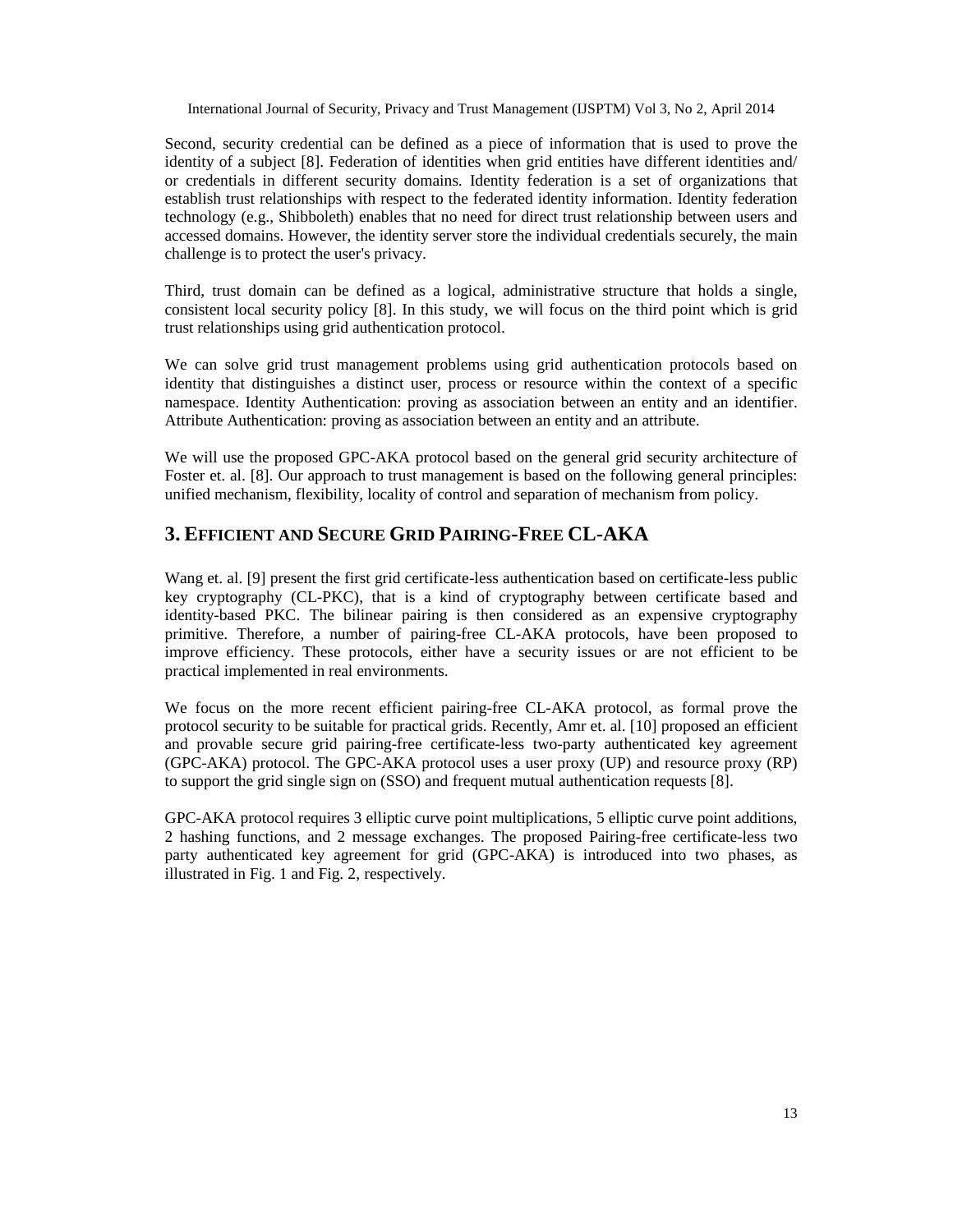

Figure 1. Proposed GPC-AKA key generation setup scheme (Phase 1).



Figure 2. Proposed key agreement scheme GPC-AKA (Phase 2).

## **4. CROSS-DOMAIN GRID TRUST MANAGEMENT**

Grid computing environments include different resources through cross-organizational boundaries on a large scale basis. This heterogeneous environment consists of multiple disconnected trust domains, applying its own policies and mechanisms for authentication. Consequently, an important challenge for the GPC-AKA is to provide a cross-domain authentication service. It should be pointed out that existing identity trust models suffer from a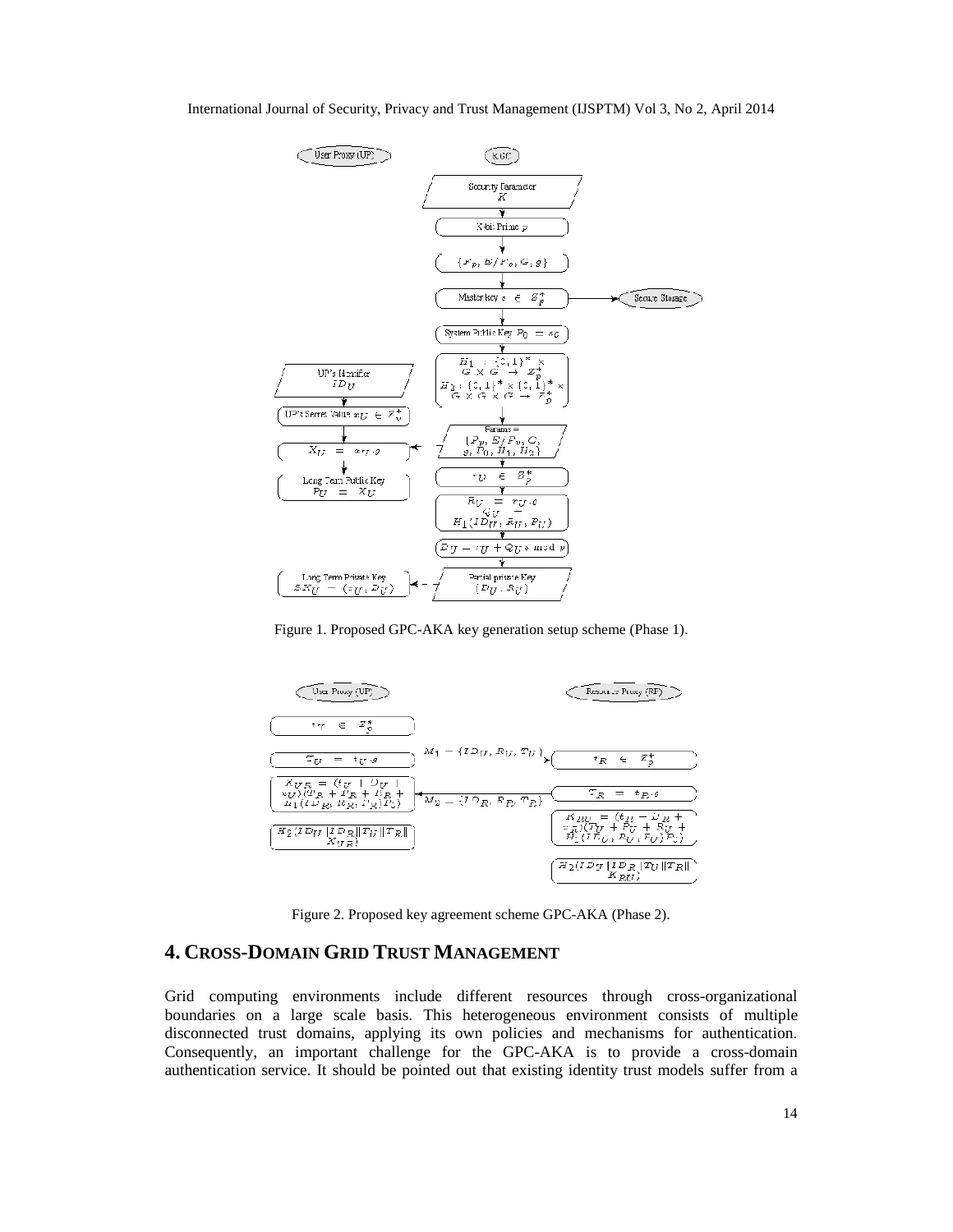restricted and static vision of trust (i.e., strict hierarchies where trust flows from the root to the leaves).

We propose a novel trust model reflecting the required dynamic nature of trust for grid entities, through cross organizational boundaries, with little administrative overhead. Based on crossdomain grid computing GPC-AKA authentication protocol, a Grid Trust Management (GTM) model has been designed to establish trust relations between grid entities. Cross-domain GPC-AKA trust model is shown in Fig. 3.



Figure 3. Grid Trust Model.

We adopt some common approaches for scalability and flexibility in our design. To our knowledge, the following discussion represents the first such grid trust management model that has been defined to this level of detail. Our proposed GTM design model answers the following questions:

1) How to add new KGC? According to the grid virtual organization concept, we can add a new KGC to the virtual organization KGCs group in ring topology avoiding the hierarchal problems, by sharing the same system parameters. Since, in the real grid, most trust domains are autonomous, using different system parameters. So in our GTM model, all the system parameters of PKG are the same, except the system public key and master key.

2) How to do key revocation? key expiration in GTM is straightforward, used for key revocation. Short-term key revocation using fine-grained identifier (e.g., extend the user's identifier to include another field that specifies a validation period). The validation period inversely proportional to the KGC server load.

3) How to do key renew? In a grid environment, it is normal practice to renew the user's longterm keys on a monthly or yearly basis. This can be done through the KGC issuing a new private key directly to the user through a secure channel. Short-term keys are used for various security service such as mutual authentication, single sign-on and delegation.

4) How to build trust between KGCs? Trust relationships between KGCs can be established as follows, system parameters of the KGCs are then assumed to be trusted by all users and recognized by the grid system, as shown in Table I.

5) How to build cross-domain trust between entities? Cross-domain GPC-AKA protocol consistency is proved as follow.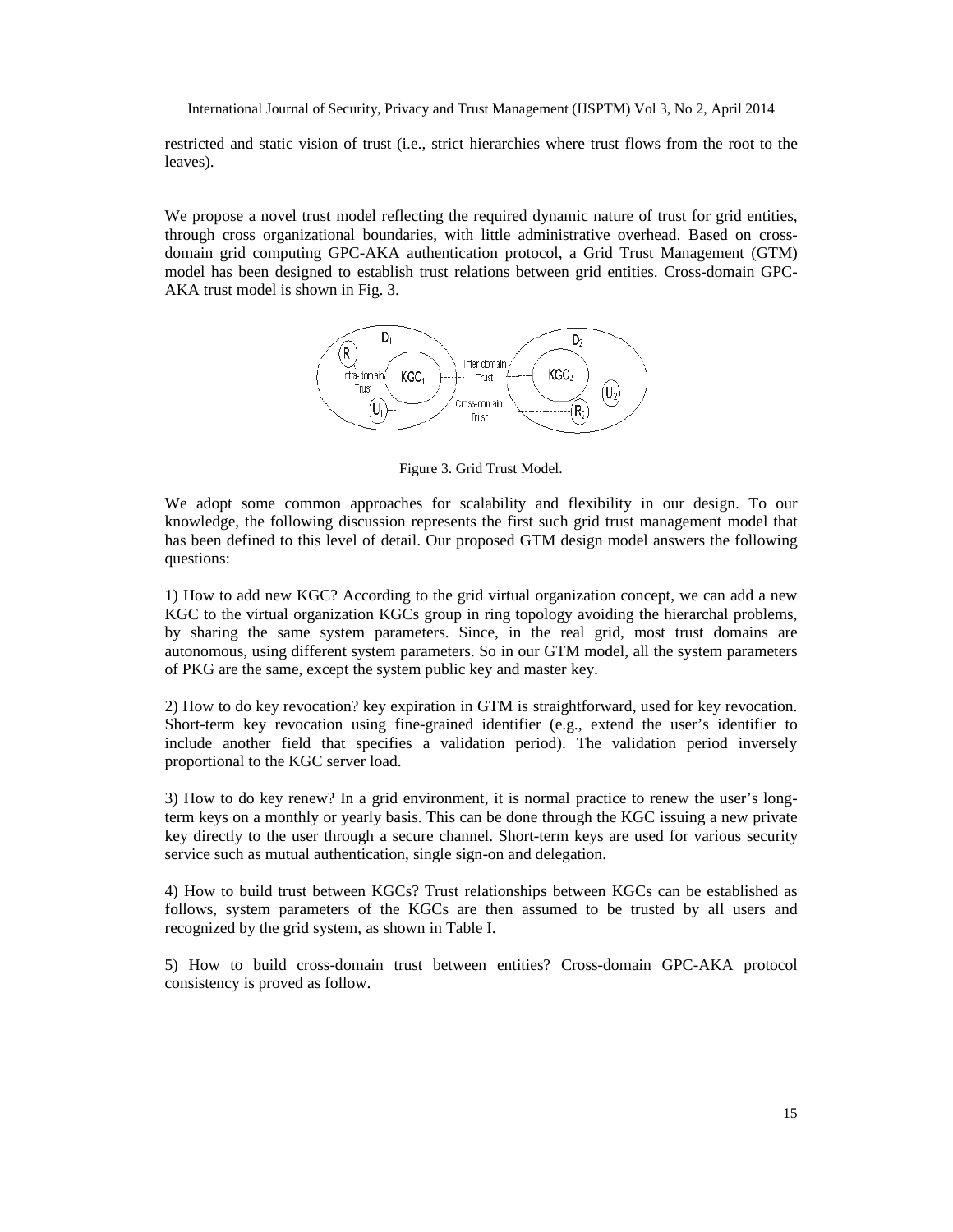| <b>Parameters</b> |           |                   |                   |                                       |  |
|-------------------|-----------|-------------------|-------------------|---------------------------------------|--|
|                   |           | KGC               | KGC               |                                       |  |
| Public            | 111       | $P_{01}$ , Params | $P_{02}$ , Params | $\mathbf{D}_{r2}$                     |  |
| Secret            | ^ւսւ, էսւ |                   |                   | $\mathbf{A}_{r2}$ , $\mathbf{L}_{r2}$ |  |

Table 1. Cross-Domain GPC-AKA.

Where Params =  ${F_p,E/F_p,G, g,H_1,H_2}$  are the same in both KGCs (*i.e.*, KGC<sub>1</sub>,KGC<sub>2</sub>) and grid entities  $(i.e., U_1, R_2)$ .

#### **Cross-domain GPC-AKA protocol consistency is proved:**

 $K_{UIR2} = (t_{U1} + D_{U1} + x_{U1})(T_{R2} + P_{R2} + R_{R2} + H_I(ID_{R2}, R_{R2}, P_{R2})P_0)$  $=(t_{U1} + D_{U1} + x_{U1})((t_{R2}.P) + (x_{R2}.P) + (r_{R2}.P) + (Q_{R2}.SP))$  $=(t_{U1} + D_{U1} + x_{U1})(t_{R2} + x_{R2} + r_{R2} + Q_{R2} s)P$  $=(t_{U1} + D_{U1} + x_{U1})(t_{R2} + x_{R2} + D_{R2})P = K_{R2U1}$ where  $ID_{R2}= ID_{KGC2} ||ID_{R2}$ .

# **5. CROSS-DOMAIN GPC-AKA SIMULATION EXPERIMENT**

In this section, we present the simulation experiment of cross-domain GPC-AKA protocol in grid computing environment. Grid network topology is explained in Section V-A. Furthermore, a GPC-AKA simulation using GridSim toolkit is provided in Section V-B.

The only feasible way to analyze repeatable experiments and studies that are not possible in real dynamic grid environment is the using of grid simulator. We choose the Java-based simulation platform GridSim Toolkit [11] with network extension package to simulate the message exchange of the proposed multiple trust domains GPC-AKA protocol. As well, GridSim is based on SimJava which is a discrete event simulation tool based on Java and simulates various entities by multiple thread. This aligns well with randomness of grid computing entity action.

## **5.1. Grid Network Topology**

In this section, we provide a scenario of the cross-domain authentication using GPC-AKA protocol. We have created an experiment based on the World Wide Grid testbed [12], as shown in Fig. 4.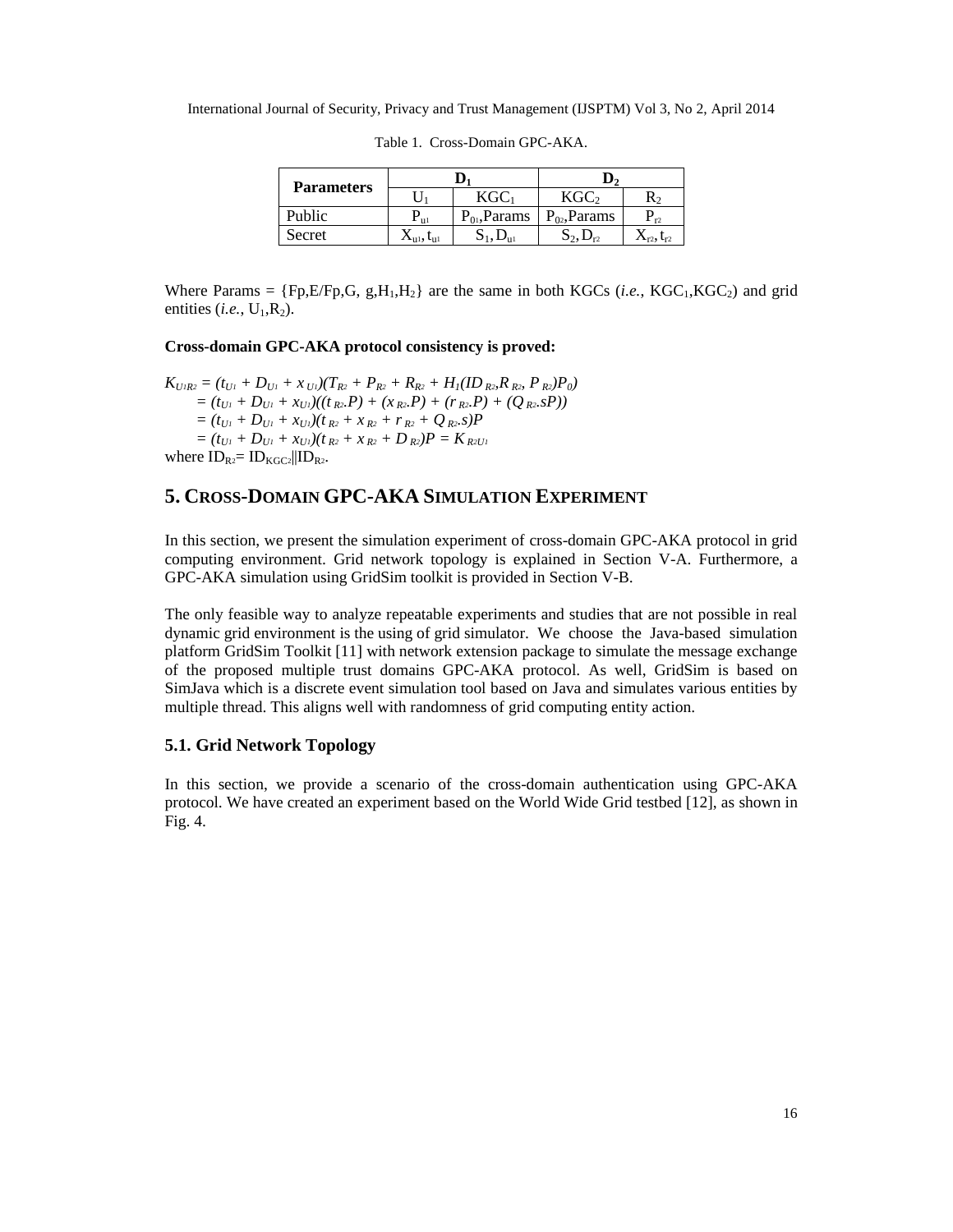

Figure 4. Cross-Domain Grid Network Topology.

A Grid resource contains one or more Machines. Similarly, a machine contains one or more processing elements (PEs) or CPUs. For this experiment, we are simulating five VO domains and each resource belongs to one of them, with three Machines that contains one or more PEs. The VO mapping is done by taking into account a geographical dissemination among the resources. Table II summarizes the characteristics of simulated resources, which were obtained from a real World Wide Grid testbed.

|  |  |  |  |  | Table 2. Grid Topology and Resources Characteristics. |
|--|--|--|--|--|-------------------------------------------------------|
|--|--|--|--|--|-------------------------------------------------------|

| <b>Domain</b>  | <b>Resource</b><br><b>Name</b> | <b>Resource Characteristics</b>                     | <b>Host name &amp; Location</b>                 | No.<br><b>CPU</b> | <b>Time</b><br>Zone |
|----------------|--------------------------------|-----------------------------------------------------|-------------------------------------------------|-------------------|---------------------|
| $D_I$          | $N_I$                          | UltraAX-i2, SunOS, Sparc                            | grid1.fmridc.org, USA, Hanover                  | 16                |                     |
| D <sub>2</sub> | N <sub>2</sub>                 | Sun HPC 3500, GridEngine, Solaris,<br>Sparc         | sunresearch.qub.ac.uk, UK, Belfast              | 6                 | $+1$                |
| $D_{3}$        | $N_{3}$                        | SGI Origin 3800, IRIX 6.5.17m, Irix,<br><b>MIPS</b> | calvin.nuigalway.ie, Ireland,<br>Galway         | 40                | $+1$                |
| $D_4$          | $N_{4}$                        | SGI Onyx 3000, IRIX64, Irix, MIPS                   | onyx3.zib.de, Germany, Berlin                   | 20                | $+2$                |
| $D_5$          | $N_{5}$                        | IBM eServer, Linux, IA-32                           | belle.physics.usyd.edu.au, Australia,<br>Sydney | 4                 | $+11$               |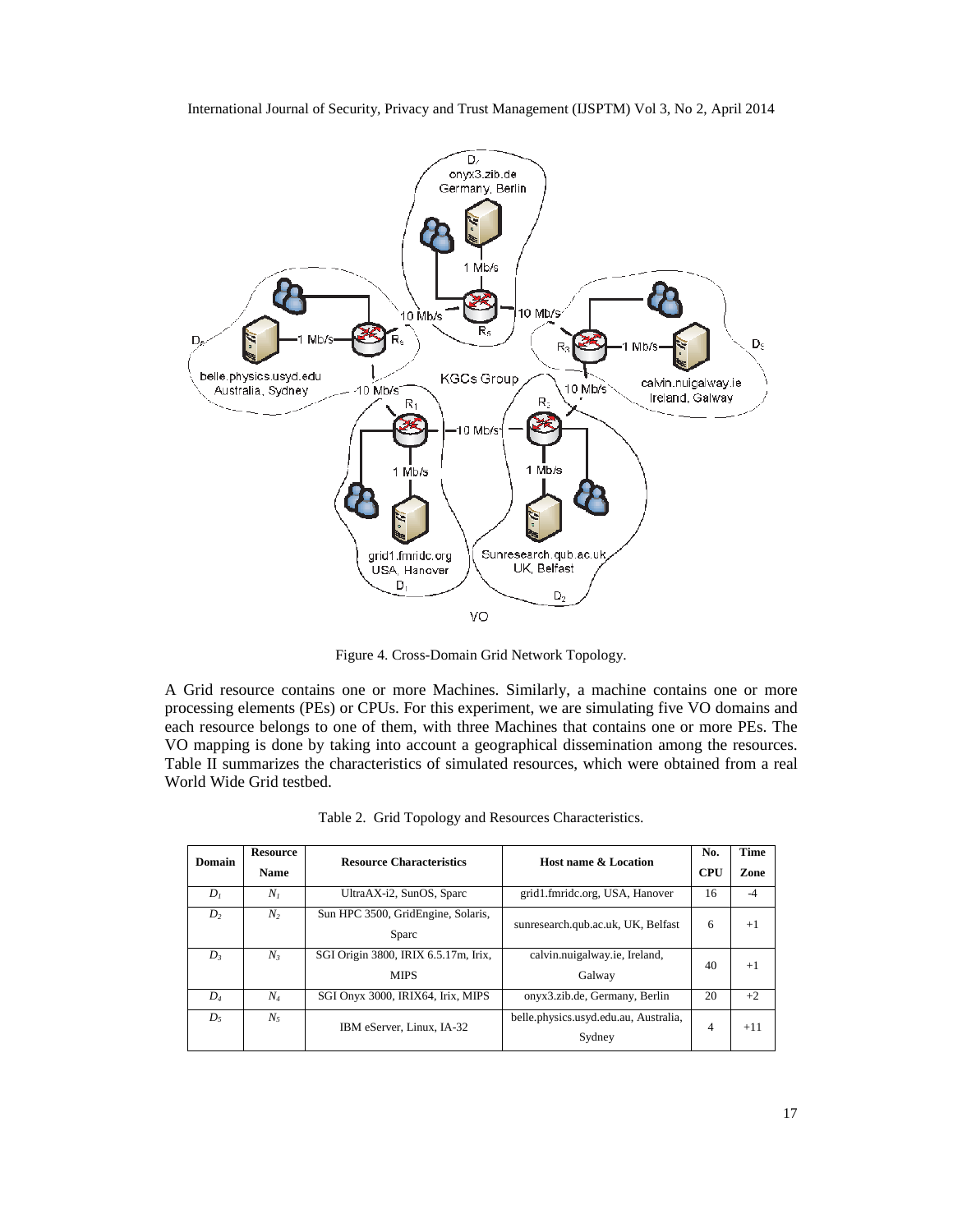We created five scenarios, each time we increased the total grid users  $\{5,10,15,20,25\}$  to simulate the concurrent requests and uniformly distributed them among the five trust domains, each domain has {1,2,3,4,5} user(s). In our simulation setup, some parameters are set identical for all network elements, such as the maximum transfer unit (MTU) of links is set to 1,500 bytes and the latency is set to 10 milliseconds. We can conclude the simulation experiment parameters in Table III.

| <b>Parameter</b>             | Value             |
|------------------------------|-------------------|
| number of grid users         | ${5,10,15,20,25}$ |
| number of grid resource      |                   |
| number of gridlets           |                   |
| baud rate                    | 1000 bits/sec     |
| propagation delay            | 10 msec           |
| max. transmission unit (MTU) | 1500 byte         |

Table 3. Simulation Parameters.

#### **5.2. Simulation using GridSim Toolkit**

Object-oriented GridSim toolkit allows modeling of heterogeneous types of resources, located in any time zone. As well, multiple user can simultaneously submit tasks for execution in the same resource, that may be timeshared or space-shared. In addition, statistics of operations can be recorded and they can be analyzed using GridSim statistics analysis methods.

GridSim Toolkit V5.2 is run, on a 2 GHz Intel core 2 duo with 6 GB RAM. This simulation scenario shows how to create user and resource entities connected via a network topology, using link and router. In addition, background traffic functionality is explained in this scenario. Fig. 5 shows GPC-AKA simulation steps using GridSim.



Figure 5. Main GPC-AKA Simulation Steps using GridSim.

Independent tasks are heterogeneous in terms of processing time and input files size. In GridSim, such tasks can be created and their requirements can be defined through gridlet objects [13]. We simulate GPC-AKA message exchange using the gridlet concept in GridSim. One gridlet for mutual GPC-AKA instance for each pair of grid entities.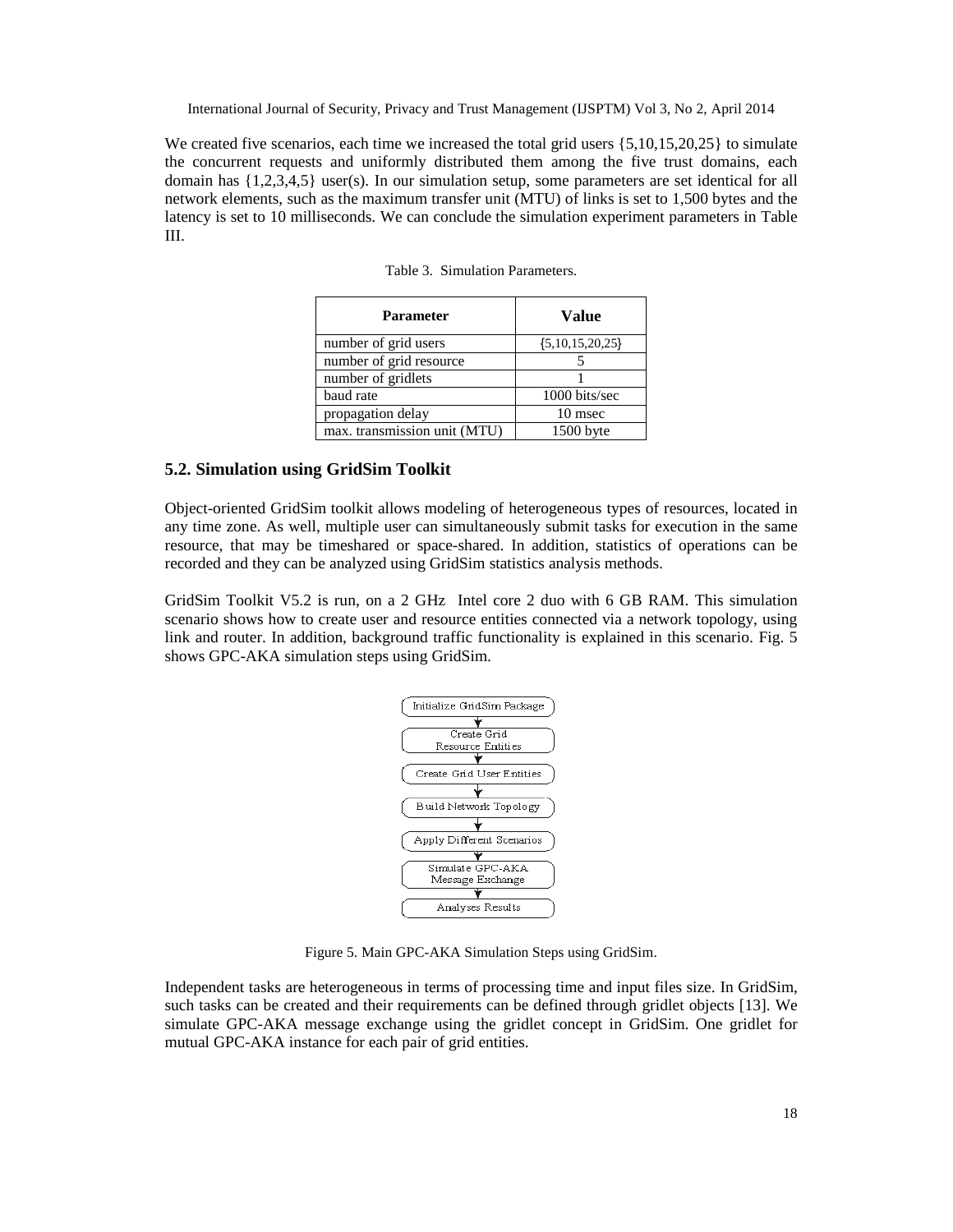### **6. DISCUSSION AND ANALYSIS**

In the first experiment, we simulate the cross-domain GPCAKA message exchange without background traffic, as shown in Fig. 6. We simulate 5 trust domains and increase the number of users per each domain {1,2,3,4,5} who send concurrent requests to check GPC-AKA scalability and get the minimum, maximum, and the average of the response time. For 1 user per domain, with 5 total grid users, the minimum response time 126.30 seconds, maximum response time 140.52 seconds, and average response time 136.72 seconds. For 2 users per domain, with 10 total grid users, the minimum response time 169.30 seconds, maximum response time 214.14 seconds, and average response time 191.96 seconds with 71% increased. For 3 users per domain, with 15 total grid users, the minimum response time 197.30 seconds, maximum response time 290.15 seconds, and average response time 246.20 seconds with 78% increased. For 4 users per domain, with 20 total grid users, the minimum response time 233.30 seconds, maximum response time 366.13 seconds, and average response time 301.94 seconds with82% increased. For 5 users per domain, with 25 total grid users. the minimum response time 269.30 seconds, maximum response time 440.92 seconds, and average response time 357.54 seconds with 84% increased.



Figure 6. Concurrent Requests versus Time without Background Traffic.

In the real grid environment there is a background traffic. So, the second experiment, simulates the GPC-AKA message exchange with background traffic, as shown in Fig. 7. For 1 user per domain, with 5 total grid users, the minimum response time 139.64 seconds, maximum response time 172.02 seconds, and average response time 151.14 seconds. For 2 users per domain, with 10 total grid users, the minimum response time 172.92 seconds, maximum response time 229.65 seconds, and average response time 202.42 seconds with 75% increased. For 3 users per domain, with 15 total grid users, the minimum response time 211.63 seconds, maximum response time 352.02 seconds, and average response time 278.84 seconds with73% increased. For 4 users per domain, with 20 total grid users, per minimum response time 233.30 seconds, maximum response time 420.43 seconds, and average response time 321.41 seconds with 87% increased. For 5 users per domain, with 25 total grid users, the minimum response time 269.30 seconds, maximum response time 580.02 seconds, and average response time 417.20 seconds with 77% increased.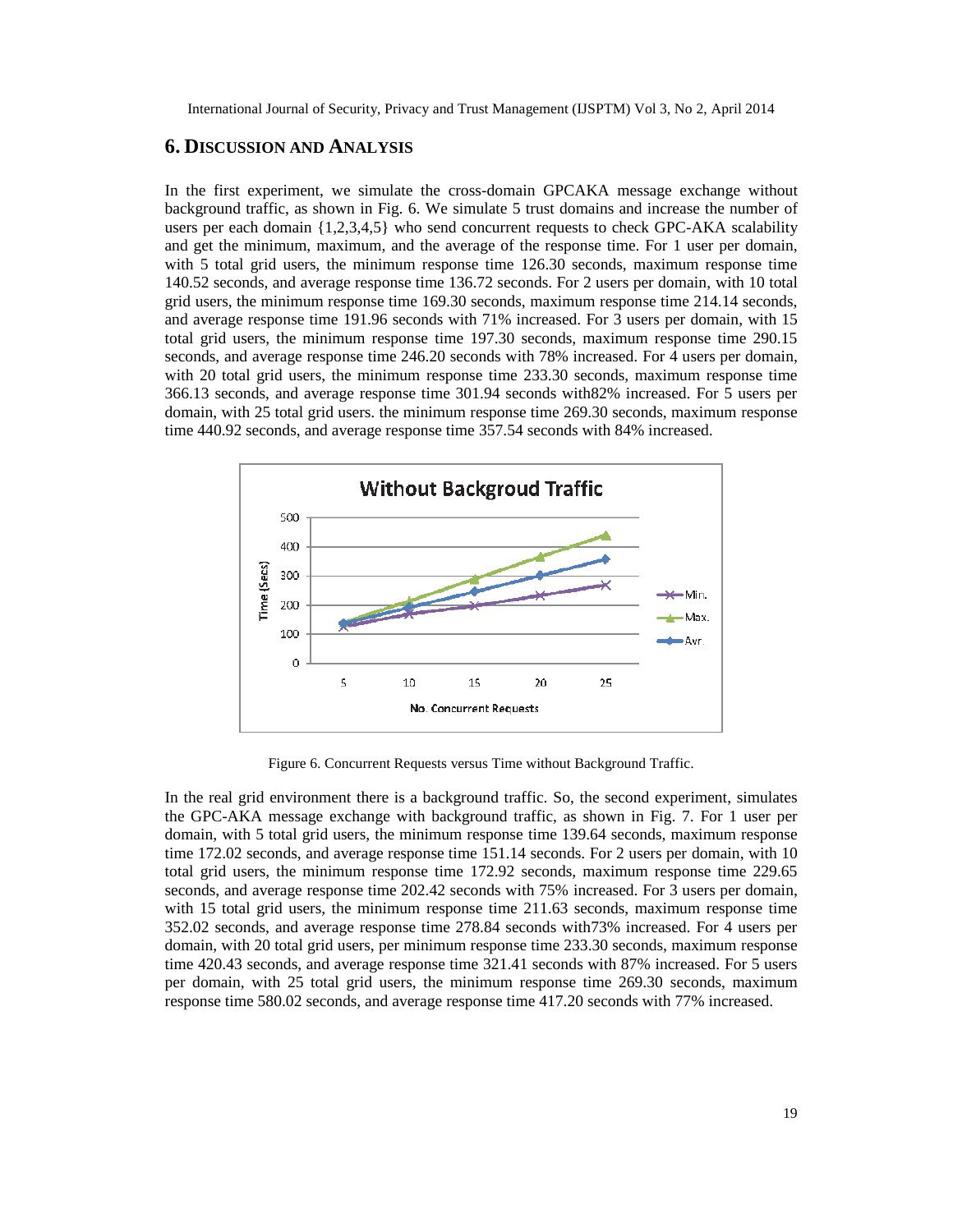

Figure 7. Concurrent Requests versus Time without Background Traffic.

## **7. CONCLUSIONS**

According to the trust relationships between different security domains, an authentication protocol suitable for multiple security (i.e., trust) domains in grid computing is proposed in this paper. We present an efficient and secure pairing-free two party certificate-less authenticated key agreement protocol for grid computing (GPC-AKA) based on GHD complexity problem. Based on GPC-AKA, a grid trust management (GTM) model is proposed. At last, the authentication protocol is analyzed with simulated grid environment using GridSim. So, we can infer that GPC-AKA is a cross-domain authentication protocol suitable for large scale and dynamic grid computing environments.

## **REFERENCES**

- [1] A. Farouk, A. A. Abdelhafez, and M. M. Fouad, "Authentication mechanisms in grid computing environment: Comparative study," in *IEEE International Conferencce on Engineering and Technology*, Oct. 2012, pp. 1–6.
- [2] J. Luo, X. Ni, and J. Yong, "A trust degree based access control in grid environments," *Information Sciences*, vol. 179, no. 15, pp. 2618–2628, 2009.
- [3] H. Hai-sheng and W. Ru-chuan, "A new subjective trust model in grid computing," in *Computer Application and System Modeling (ICCASM), 2010 International Conference on*, vol. 9. IEEE, 2010, pp. V9–360.
- [4] Z. Yongqiang, L. Qiang, and T. Haibo, "A hybrid system for authentication service," in 5th *International Conference on Intelligent Networking and Collaborative Systems*, 2013, pp. 821–826.
- [5] L. Guoyuan, B. Yuyu, and L. Min, "Trust based access control policy in multi-domain of cloud computing," *Journal of Computers*, vol. 8, no. 5, pp. 1357–1365, may 2013.
- [6] T. Liye and J. Wei, "A multi trust chain scheme in trusted crossdomain interaction," in *International Conference on Industrial Control and Electronics Engineering*, 2012, pp. 550–553.
- [7] Z. Shaomin, Z. Yue, and W. Baoyi, "A novel grid trust model based on fuzzy theory," in *Third International Conference on Network and System Security*, 2009, pp. 203–207.
- [8] I. Foster, C. Kesselman, G. Tsudik, and S. Tuecke, "A security architecture for computational grids," in *Proceedings of the 5th ACM conference on Computer and communications security*. ACM, 1998, pp. 83–92.
- [9] W. Shengbao, C. Zhenfu, and B. Haiyong, "Efficient certificateless authentication and key agreement (CL-AK) for grid computing," in *International Journal of Network Security*, vol. 7, no. 3, Nov. 2008, pp. 342–347.